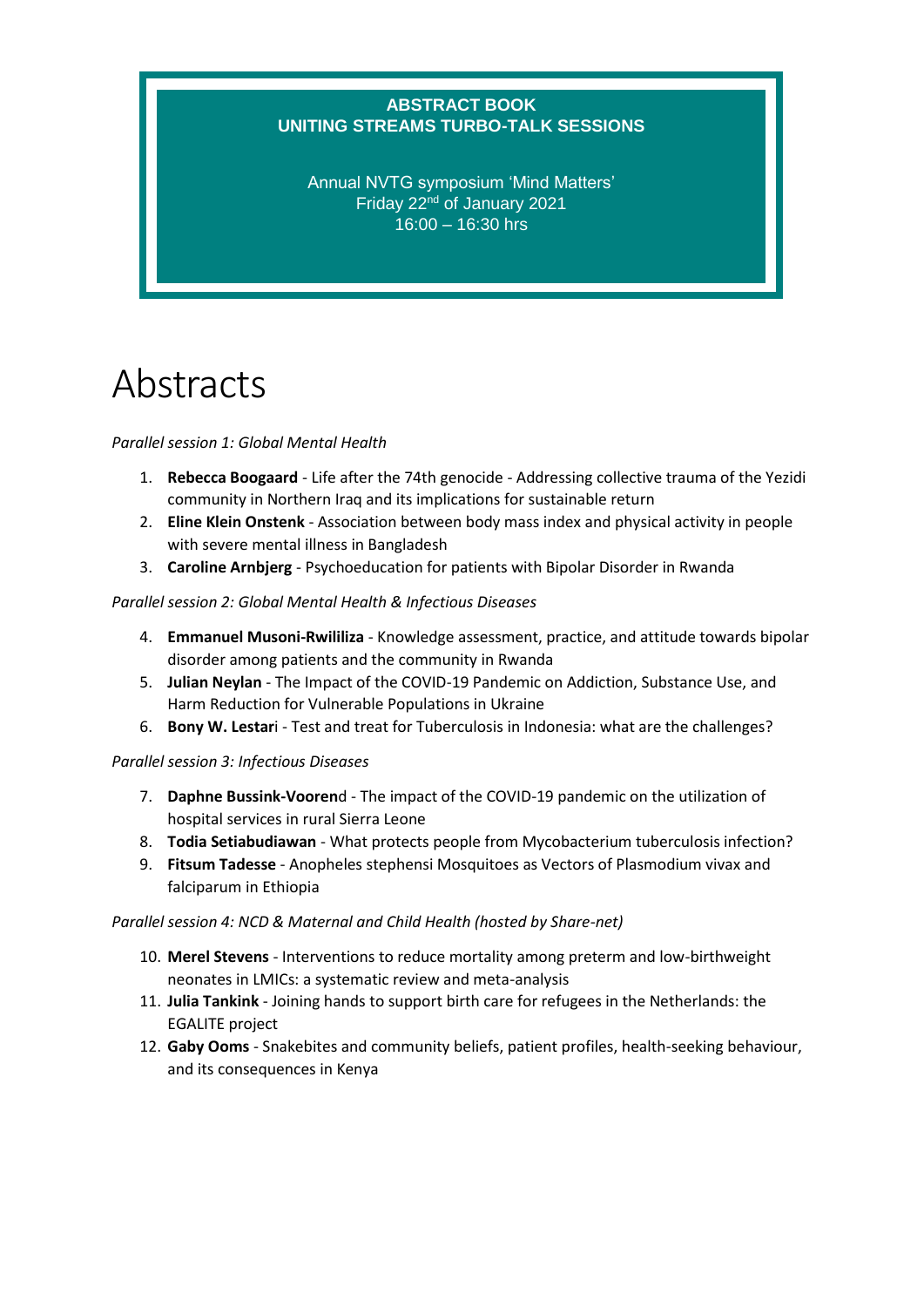## **1. Life after the 74th genocide - Addressing collective trauma of the Yezidi community in Northern Iraq and its implications for sustainable return**

## Rebecca R. Boogaard

*Affiliation presenting author: Cordaid --- Junior MHPSS expert*

Keywords: Collective trauma, sustainable return, genocide

#### Abstract

Six years after the Islamic State's genocide on the Yezidi community in Northern Iraq, the scars of ethnic cleansing still deeply mark the souls and minds of survivors. The wide scale of trauma-related problems in contrast to the limited response capacity led to the need for research on the determinants of collective trauma, the needs for improving community mental health and psychosocial wellbeing and its relation to promoting sustainable returns.

The study applied a combination of literature research and qualitative and quantitative data collection through key informant interviews and door-to-door questionnaires with male and female returnees.

The findings show the complexity of trauma and multidimensional factors within the socio-economic context that are of influence on the psychological wellbeing of community members.

Poor living conditions, lack of safety and economic opportunity, combined with continuing impunity and lack of recognition of their suffering and human rights, were the strongest factors hindering an enabling environment for sustainable return or healing and recovery from trauma. Facilitating healing through enhancing a safe environment combined with MHPSS interventions that target the wider community appears to be a priority. The results suggest adopting a multi-layered approach towards collective trauma healing that targets national, community and interpersonal/family-level needs.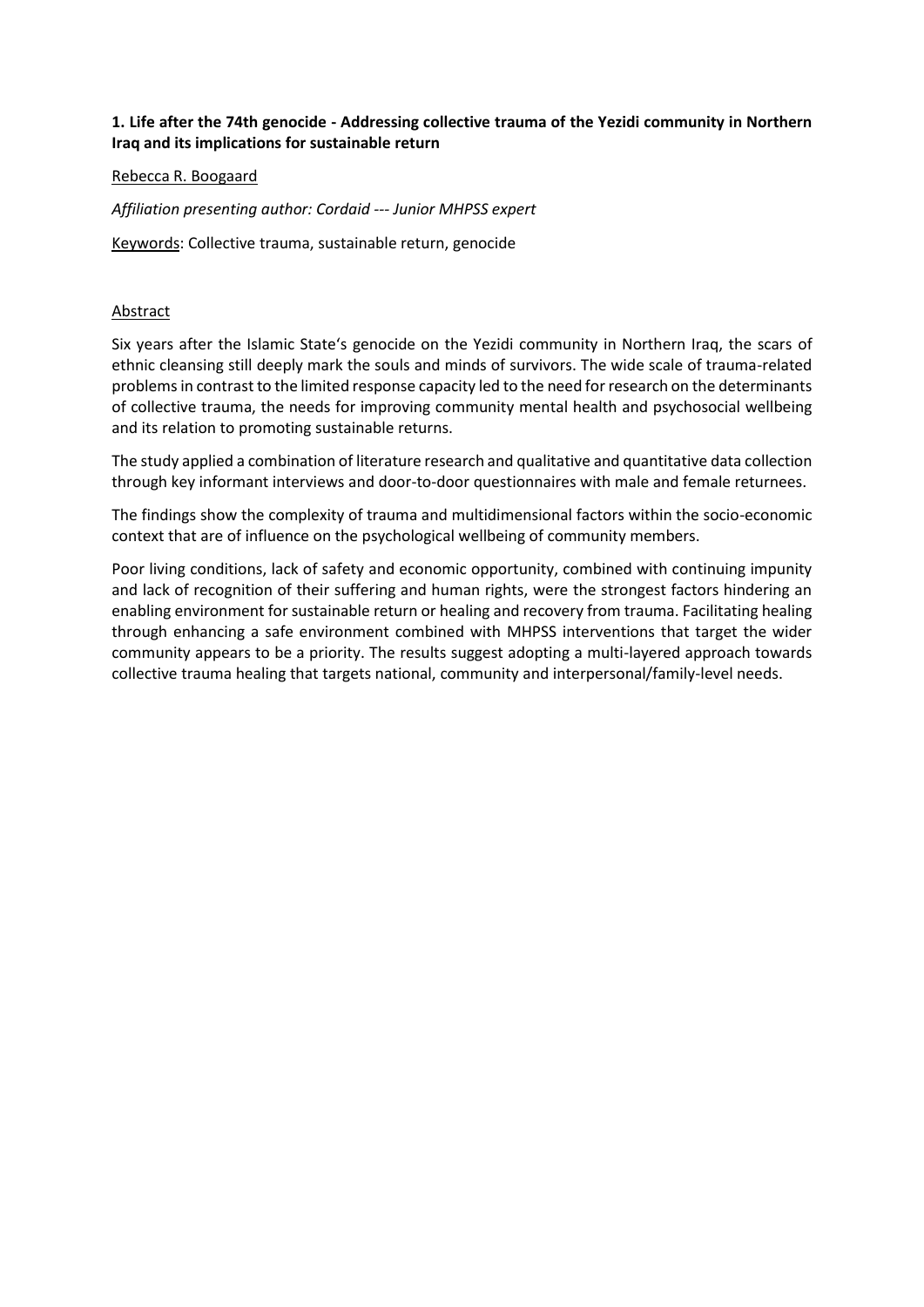## **2. Association between body mass index and physical activity in people with severe mental illness in Bangladesh**

Eline R. Klein Onstenk, M. van der Hoeven, A. Haidar, R. Huque, H. Khalid, S. Rajan, N. Siddiqi, G. Zavala

*Affiliation presenting author: Vrije Universiteit Amsterdam, department of Health Science, the Netherlands and Department of Health Sciences, York University, Heslington, YO10 5DD, York, UK - bachelor/master student*

Keywords: Physical activity, BMI, Bangladesh

#### Abstract

Context - People with severe mental illness (SMI) have higher prevalence of obesity and lower engagement in physical activity (PA) compared to the general population. Despite the burden of obesity and large inequalities for people with SMI, data on the prevalence and association between PA and obesity is lacking in LMICs.

Methods - This cross-sectional survey randomly selected 1418 patients with SMI from the National Institute of Mental Health in Bangladesh in 2019. We used the Global physical activity questionnaire (WHO) to assess vigorous PA (0/ >0 minutes), moderate PA (0/ >0 minutes) and walking/cycling (<10/ ≥10 minutes). We measured height and weight and calculated BMI following WHO cut-off scores. We used logistic regression to determine the association between obesity and PA, adjusted for age, gender, setting, educational level and diagnosis.

Results - 9.7% of the participants were obese, 11.8% engaged in vigorous PA, and 60% engaged in more than 10 min of walking/cycling. Obese participants had lower odds (O.R.=0.582, 95%CI=0.394 to 0.858, p=0.006) of engaging in ≥10 min of walking/cycling compared to participants with normal weight. However, no association was found between obesity and moderate or vigorous PA.

Conclusion - People with SMI in this setting could benefit from interventions to promote PA.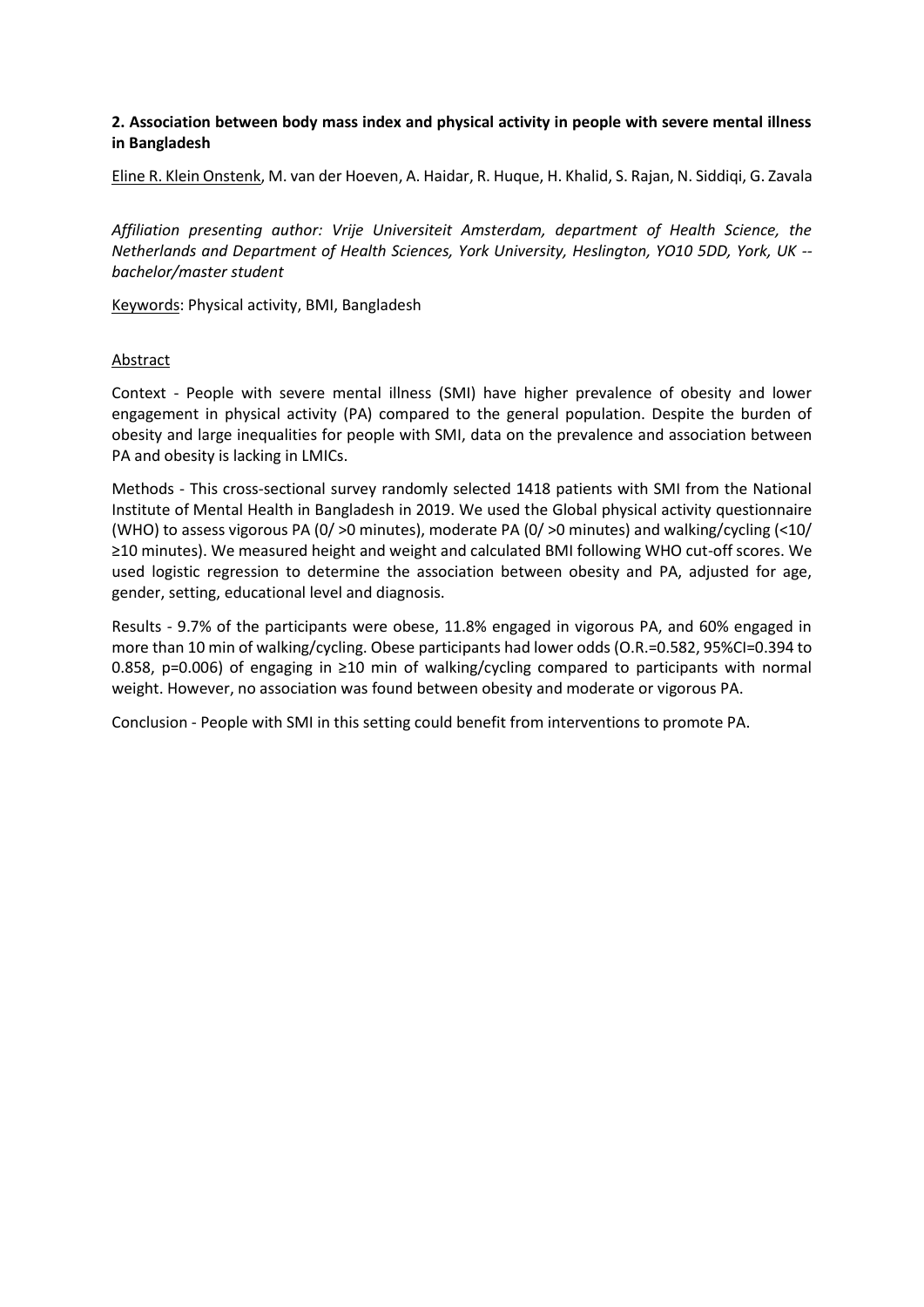## **3. Psychoeducation for patients with Bipolar Disorder in Rwanda**

Caroline J. Arnbjerg, Emmanuel Musoni-Rwililiza, Laetitia Nyirazinyoye, Jessica Carlsson, Darius Gishoma, Per Kallestrup

*Affiliation presening author: Center for Global Health, Department of Public Health, Aarhus University, Denmark and 2College of Medicine and Health Sciences University of Rwanda, Rwanda --- PhD student*

Keywords: Bipolar, Rwanda, Psychoeducation

#### Abstract

Background: Mental health- and neurological disorders constitute 13% of the global burden of disease. Alarmingly this burden has risen by 41% in the last 20 years. In low-and-middle-income countries, as few as 10% of people living with bipolar disorder receive care. In western countries, the efficacy of psychoeducation as an add-on treatment to pharmacotherapy in treating symptoms and relapse prevention initiatives concerning bipolar disorder is well documented. Yet, few studies on psychosocial interventions for bipolar disorder have been conducted in a low-income country.

Aim: To determine the effect, feasibility, and acceptability of psychoeducation for patients with bipolar disorder in Rwanda and increase the detection of under-treated cases.

Methods: Outpatients with bipolar disorder at the referral hospitals will be randomized into grouppsychoeducation or a waiting list. Moreover, traditional healers, religious leaders, and community health workers will be trained in using the Mood-Disorder-Questionnaire at the community level.

Outcomes: Reduction in symptom severity and incidence of relapse, improved quality of life, medical adherence, and reduced self-stigmatization as well as enhanced knowledge.

Perspectives: If proven successful, potential positive outcomes may be implemented in similar lowresource settings elsewhere and may contribute to closing the huge treatment gap in mental health.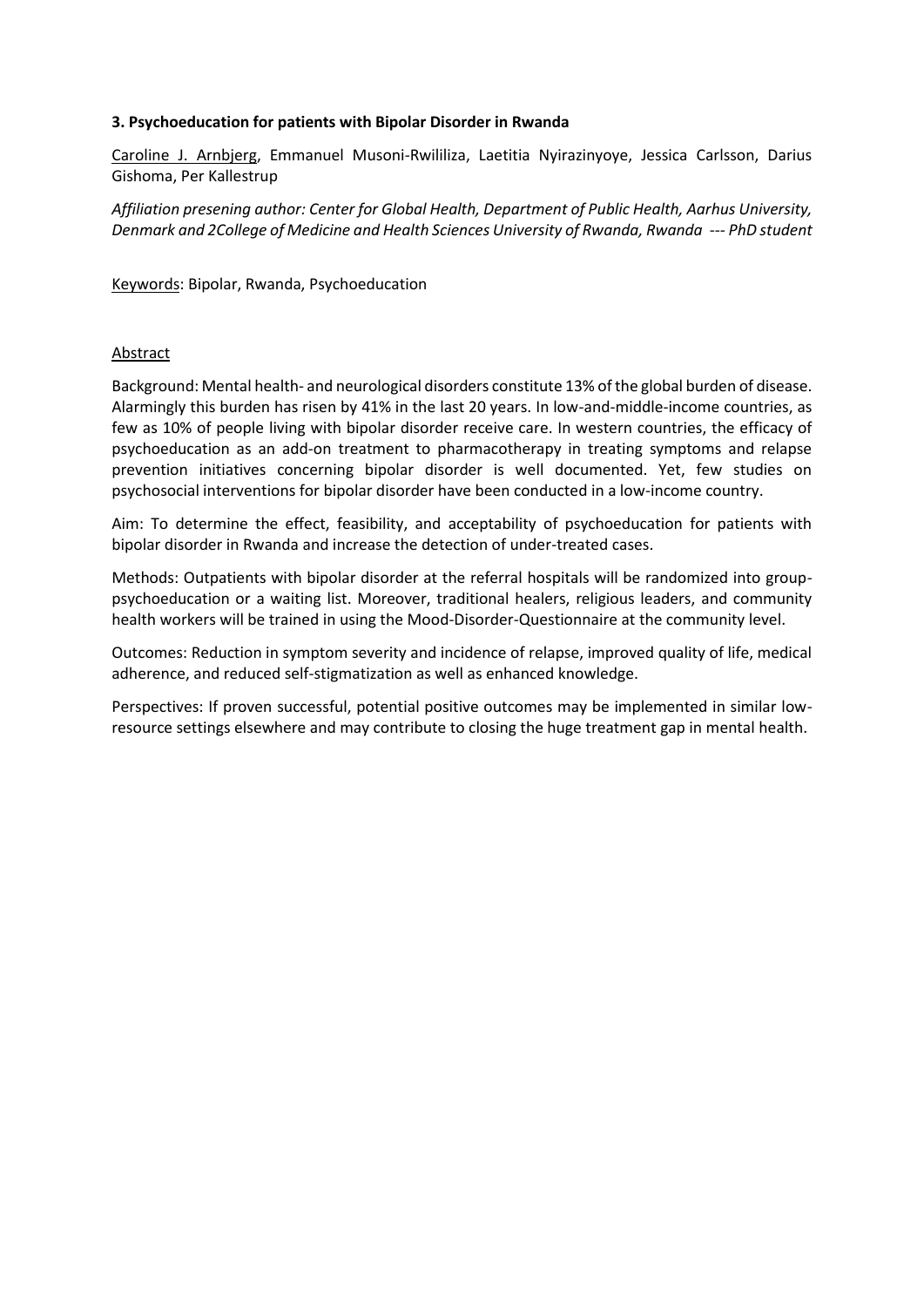## **4. Knowledge assessment, practice, and attitude towards bipolar disorder among patients and the community in Rwanda**

Emmanuel Musoni-Rwililiza, Caroline J. Arnbjerg, Laetitia Nyirazinyoye, Jessica Carlsson, Darius Gishoma, Per Kallestrup

*Affiliation presenting author: Center for Global Health, Department of Public Health, Aarhus University, Denmark and The University Teaching Hospital of Kigali, Rwanda --- PhD student*

Keywords: Bipolar, Rwanda, community

#### Abstract

Background: Bipolar disorder (BD) causes alterations in mood, energy, activity levels, and the ability to carry out daily tasks. With the lifetime prevalence between 1.4 to 6.4% worldwide, BD is considered both chronic and disabling, with a significant risk of mortality as the lifetime risk of suicide is 20 times that of the general population. The psychopathology, different treatment practices, efficacy, and course of BD are poorly described in low-income and middle-income countries.

Aims: 1. To explore the perceptions and experiences with the mental health system in Rwanda among patients with BD and their relatives to obtain information that can identify different treatment practices and their efficacy. 2. To assess the experience, knowledge, and practice of caregiving for individuals with BD among Traditional Healers, Religious Leaders, Community Health Workers (CHWs), and mental health nurses.

Methods: Focus group discussion will be conducted with participants from the following populations: Patients with BD, family members of the patients, Traditional Healers, Religious Leaders, CHWs, and mental health nurses. Each focus group will consist of approximately ten individuals from the same population.

Outcomes and Perspectives: The research project will give qualitative clarifications on the knowledge and attitudes toward BD among all strata surrounding the patient.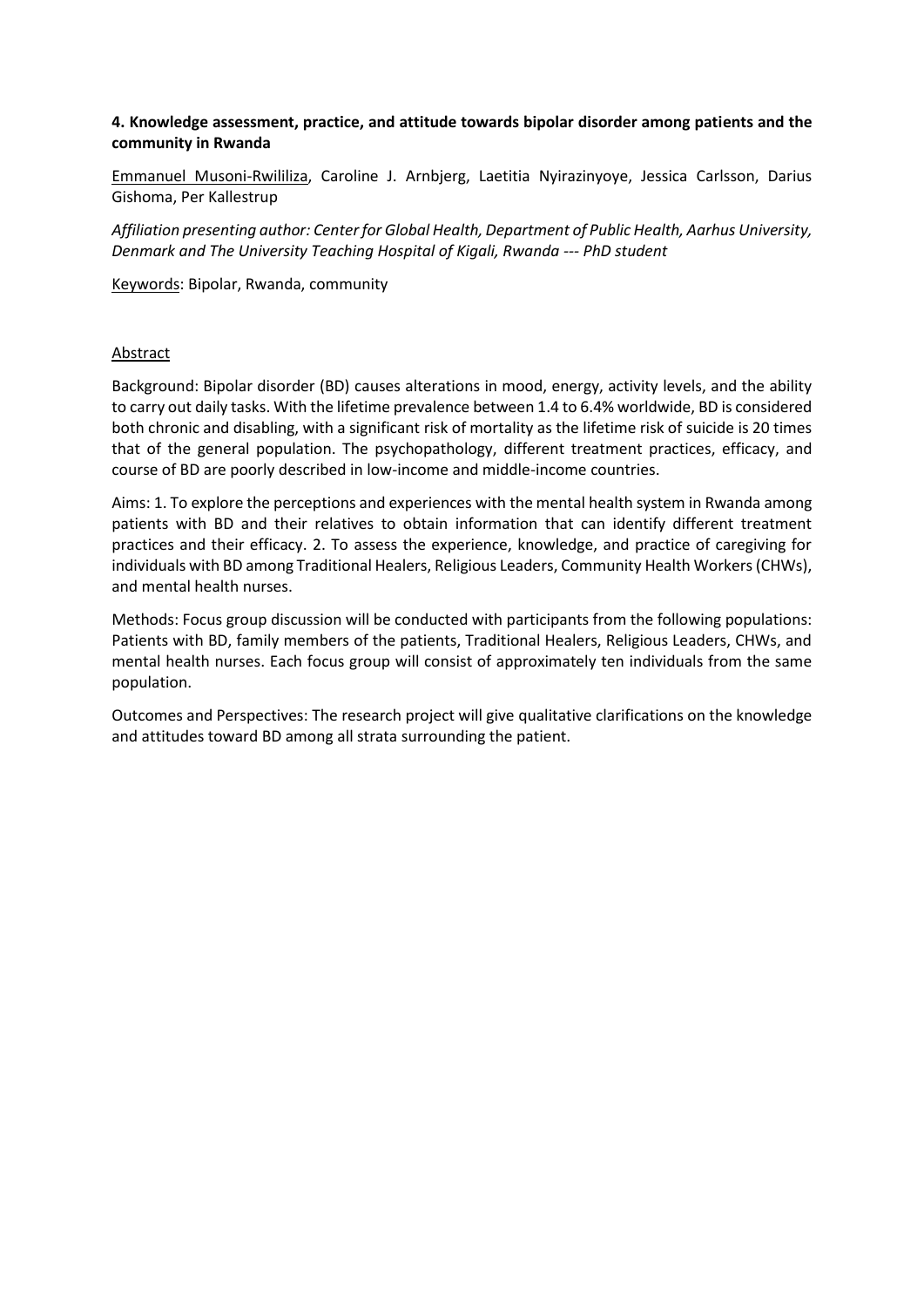## **5. The Impact of the COVID-19 Pandemic on Addiction, Substance Use, and Harm Reduction for Vulnerable Populations in Ukraine**

Sonny S. Patel, Julian Henri Neylan, Oleksandr Zvinchuk, Oleksii Sukhovii, Timothy B. Erickson

*Affiliation presenting author: Leiden university --- Post-masters researcher*

Keywords: Conflict, Substance Abuse, Ukraine

## Abstract

Since the Russian annexation of the Autonomous Republic of Crimea and the occupation of parts of Donetsk and Luhansk regions, Ukraine has been facing escalating security and health care challenges. The six-year war in East Ukraine has contributed to the rise of substance and alcohol use and addictions among veterans, internally displaced persons, and civilian survivors. These addictions which were already highly problematic for the general Ukrainian population prior to the conflict have escalated dramatically in volume. Now with COVID-19 there are growing concerns over the adoption of maladaptive coping strategies among the public. This paper highlights the urgent need for further funding and research on substance and alcohol addiction with these vulnerable populations affected by the ongoing conflict in Ukraine during the current COVID-19 pandemic.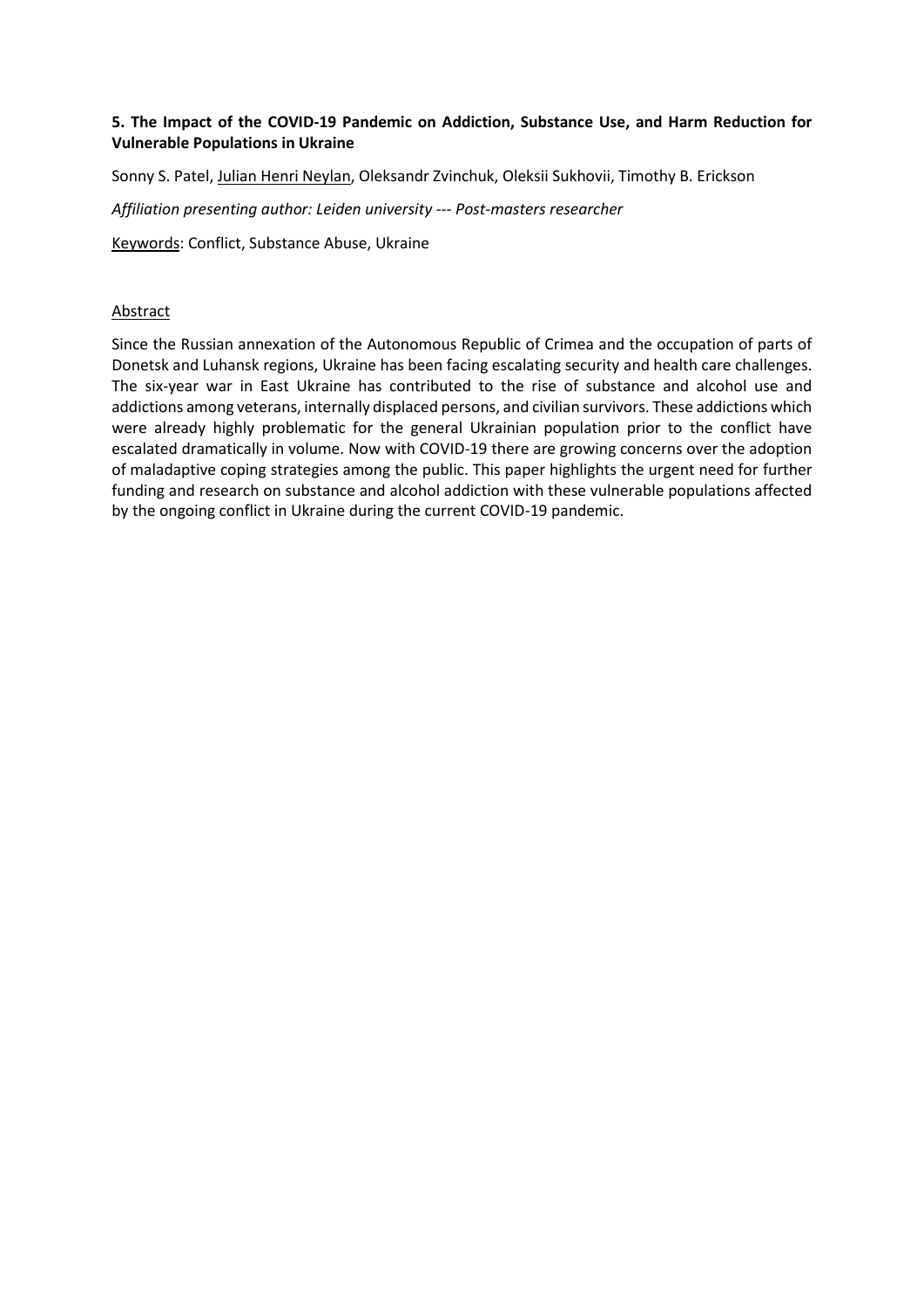**6. Test and treat for Tuberculosis in Indonesia: what are the challenges?**

Bony W. Lestari, Susan McAllister, Panji F. Hadisoemarto, Nur Afifah, Megan Murray, Bachti Alisjahbana, Reinout van Crevel, Philip C. Hill

*Affiliation presenting author: Department of Internal Medicine, Radboud Institute for Health Sciences, Radboud university medical center, Nijmegen, The Netherlands - PhD candidate*

Keywords: Tuberculosis, Indonesia, TB diagnosis and treatment

## **Abstract**

Background - An estimated 1 million people develop tuberculosis (TB) in Indonesia annually. But as there is misalignment between patients' preference and TB diagnostic capacity, around 40% are not diagnosed. My thesis focuses on patient's pathways to TB care and healthcare professionals' behavior in TB management.

Methods - First, I examined patient trajectories to TB diagnosis and treatment, and the associated costs. Second, I evaluated doctor's decisions making in public and private health services by sending actor-patients with different disease scenarios.

Results - Most patients first presented to informal providers or private doctors, all of whom lack TB diagnostic tests. Visiting multiple providers, it took them an average two months to get a TB diagnosis, with longer delays for patients without health insurance. One in three TB patients experienced catastrophic financial costs due to hospitalization, diagnostic tests and consultations.

Only one third of private providers correctly managed patient with classic-TB associated symptoms, only 30% used microbiological testing. With regard to treatment, only 50% prescribed anti-TB drugs correctly.

Conclusion - These findings reveal the complexity of TB control in Indonesia. A simple and sensitive point-of-care test, decentralization of TB care, increasing uptake of health insurance and re-educating providers on TB management are urgently needed.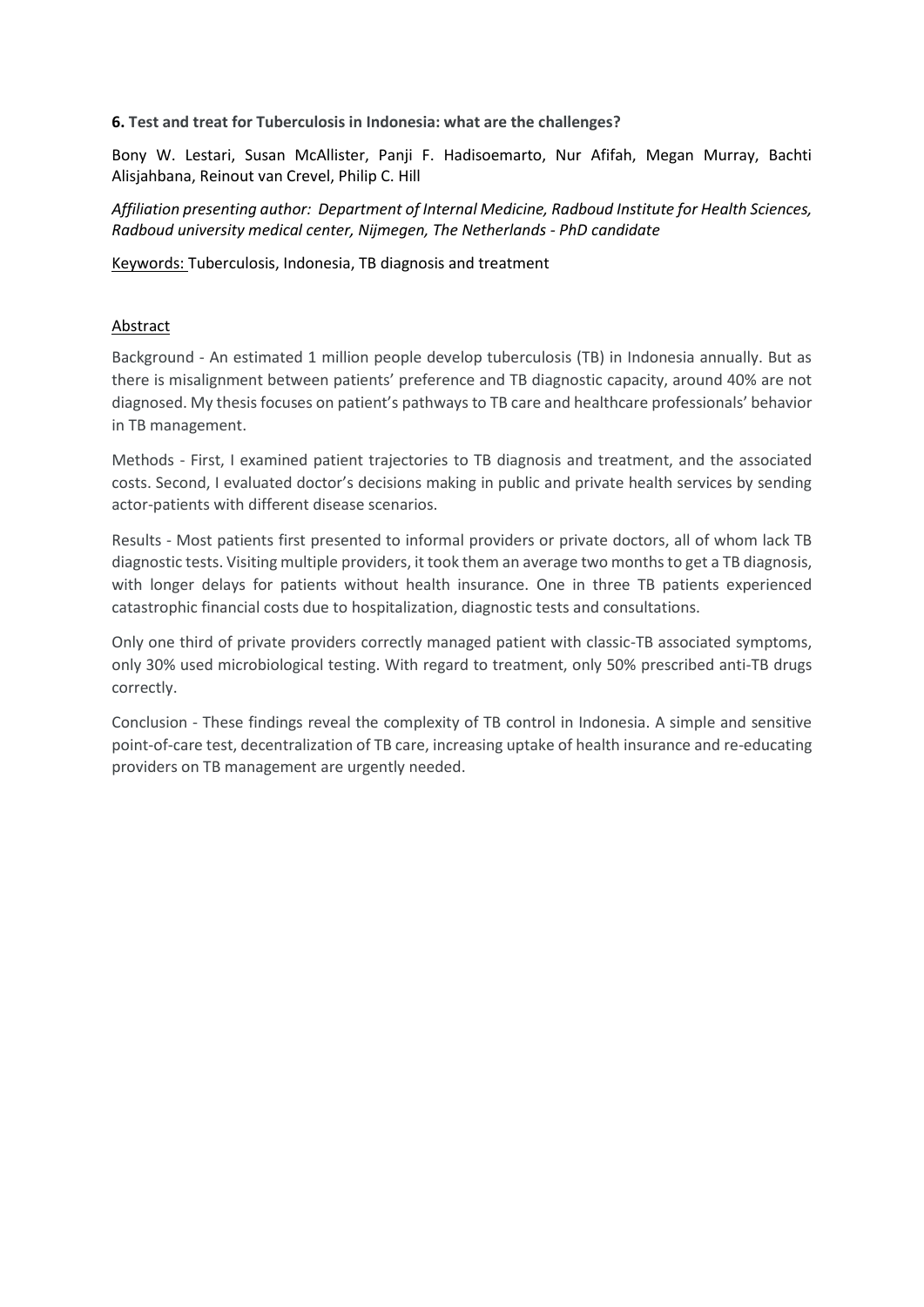#### **7. The impact of the COVID-19 pandemic on the utilization of hospital services in rural Sierra Leone**

D.M. (Daphne) Bussink-Voorend, Heleen M. Koudijs

*Affiliation presenting author: Lion Heart Medical Centre, Sierra Leone --- MIH student @KIT*

Keywords: COVID-19, Sierra Leone, indirect effects

#### **Abstract**

While the magnitude of the first wave of the Covid-19 pandemic as seen in other parts of the world was far less in Sub-Saharan Africa, the lockdown measures to halt its spread were rigorous. This was also the case in Tonkolili district in Sierra Leone, where COVID-19 was initially treated as if Ebola had returned. In the Lion Heart Medical Centre, a 70-bed hospital serving the population of a rural and hard to reach area, we observed a substantial decrease in utilization of regular hospital services during and after the lockdown, despite the implementation of infection prevention- and community awareness measures. Preliminary results from a hospital statistics analysis comparing 2019 monthly data with corresponding months in 2020 show a 66% reduction of institutional deliveries, a 47% reduction of under-five admissions and an 82% reduction of outpatient consultations for chronic conditions during the lockdown (Apr-Jun 2020). In the post-lockdown period (Jul-Dec 2020), utilization of hospital services for acute conditions quickly restored to normal levels in contrast to hospital services for chronic and less severe conditions. These results suggest a high indirect morbidity and mortality burden of the COVID-19 pandemic, adding to the vulnerability of the underserved catchment population.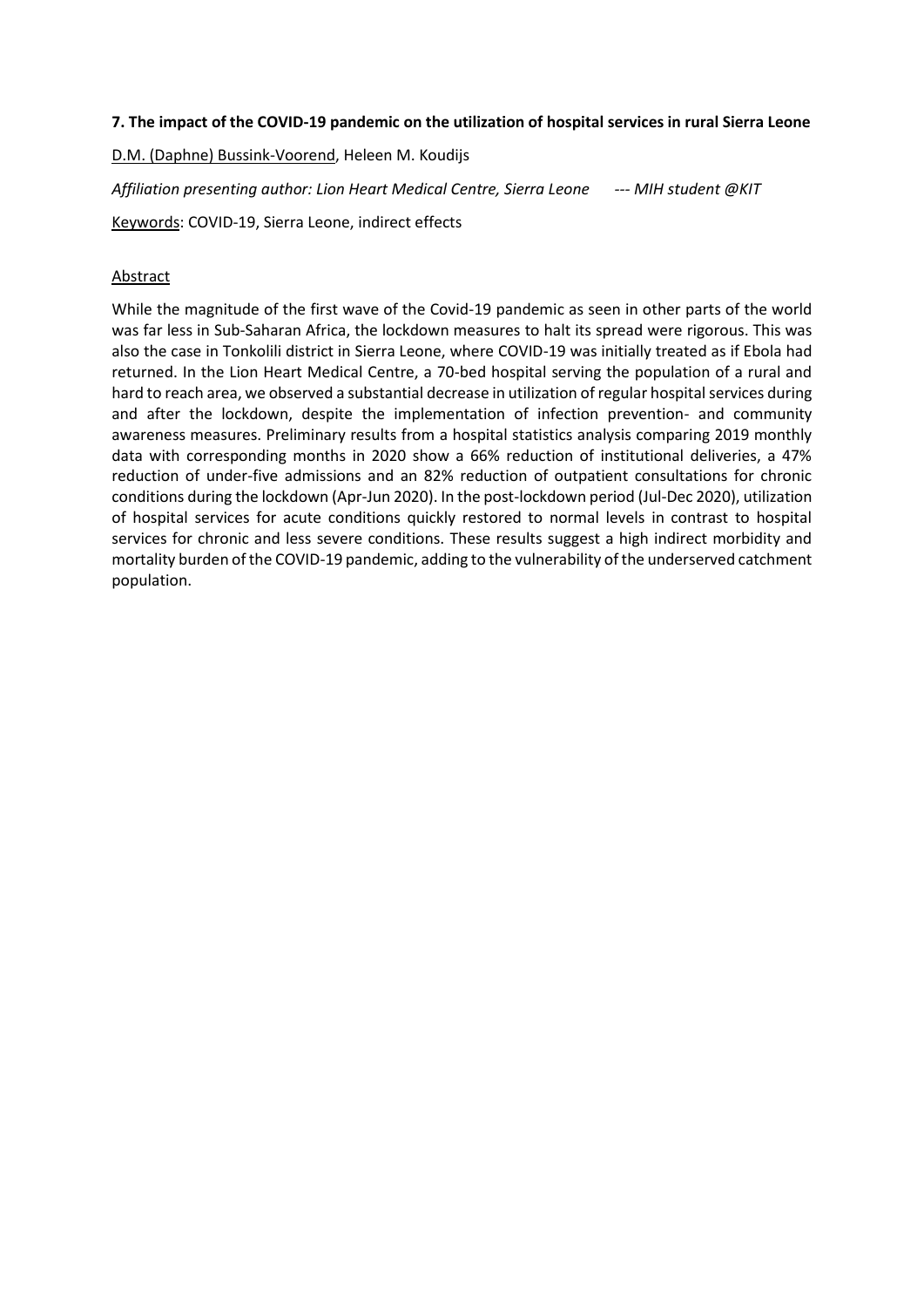## **8. What protects people from Mycobacterium tuberculosis infection?**

Todia P. Setiabudiawan, Valerie A.C.M. Koeken, Reinout van Crevel

*Affiliation presenting author: Department of Internal Medicine, Radboud University Medical Center, Nijmegen, The Netherlands --- PhD student*

Keywords: Mycobacterium tuberculosis, innate immune memory, multiomics integration

## **Abstract**

Even when heavily exposed to infectious tuberculosis (TB) patient, some people will remain uninfected. My thesis will focus on understanding this phenomenon, which is critical to improving TB preventive strategies such as vaccination.

I will do this by using archived blood specimens from 1347 household members of patients with sputum-smear positive TB in Indonesia, who either acquired Mycobacterium tuberculosis infection, as measured by an interferon-gamma release assay, or remained uninfected.

Using whole blood RNA-sequencing, I aim to identify gene expression profiles associated with protection against infection. Similarly, using plasma metabolomics, I aim to identify relevant metabolic pathways. Further, integration with available genome-wide SNP typing data enables eQTL and mQTL analysis to find the genetic basis and, potentially, the regulatory mechanism for protection against M. tuberculosis infection. Finally, I will examine the relevance of identified genes or pathways in M. tuberculosis macrophage infection models.

Based on the studies' findings, I plan to help design a randomized clinical trial targeting the relevant genes or pathways to improve protection against M. tuberculosis infection. This interventional study would be essential for developing better TB preventive strategies and could lead to better global TB control.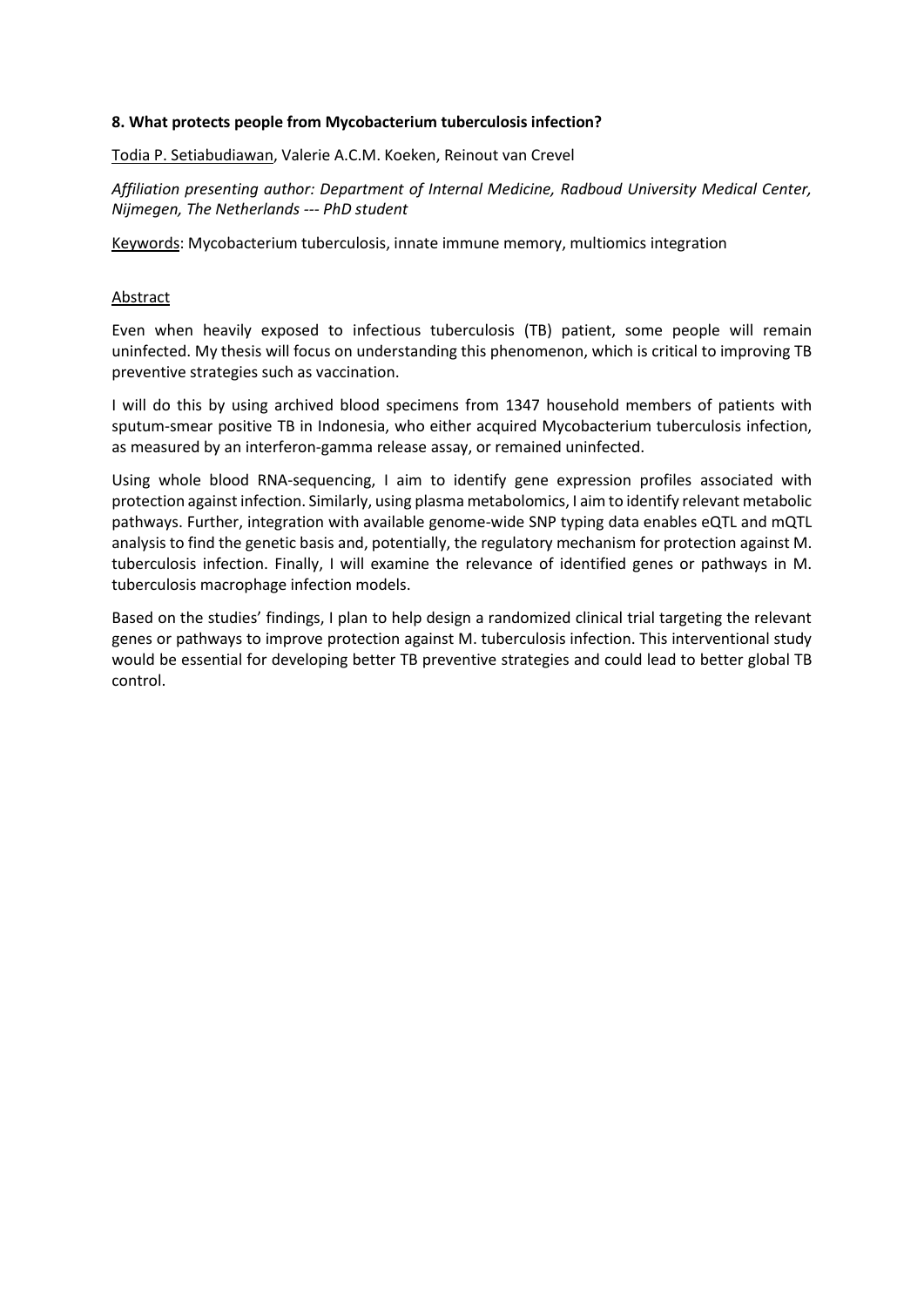#### **9.Anopheles stephensi Mosquitoes as Vectors of Plasmodium vivax and falciparum in Ethiopia.**

Fitsum Tadesse, Teun Bousema

*Affiliation presenting author: Radboud university medical centre --- Postdoc*

Keywords: P. falciparum, vector, Ethiopia

#### **Abstract**

*Anopheles stephensi*, an efficient Asian malaria vector, recently spread into the Horn of Africa and may increase malaria receptivity in African urban areas. We assessed occurrence, genetic complexity, blood meal source and infection status of *An. stephensi* in Awash Sebat Kilo town, Ethiopia. We used membrane feeding assays to assess competence of local *An. stephensi* to *P. vivax* and *P. falciparum* isolates from clinical patients. 75.3% of the examined waterbodies were infested with *An. stephensi* developmental stages that were genetically closely related to isolates from Djibouti and Pakistan. Both *P. vivax* and *P. falciparum* were detected in wild-caught adult *An. stephensi.* Local *An. stephensi* was more receptive to *P. vivax* compared to a colony of *An. arabiensis*. We conclude that *An. stephensi* is an established vector in this part of Ethiopia, highly permissive for local *P. vivax* and *P. falciparum* isolates and presents an important new challenge for malaria control.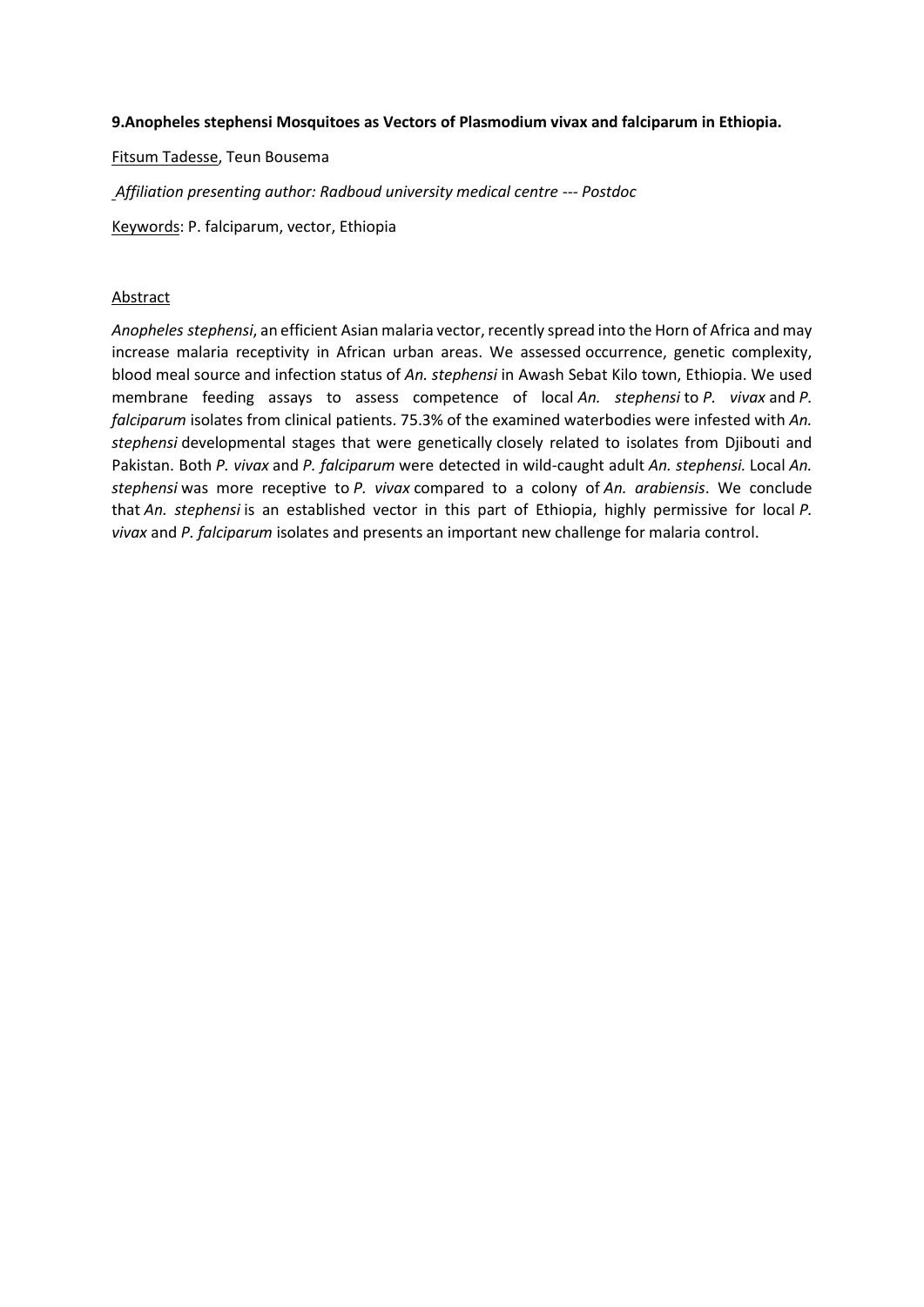## **10. Interventions to reduce mortality among preterm and low-birthweight neonates in LMICs: a systematic review and meta-analysis**

Mirjam Y. Kleinhout and Merel M. Stevens, Kwabena A. Osman, Kwame Adu-Bonsaffoh, Floris Groenendaal, Nejimu B. Zepro, Marcus J. Rijken, Joyce L. Browne

*Affiliation presenting author: Sint Antonius Ziekenhuis and Julius Centre for Health Sciences and Primary Care, University Medical Centre Utrecht --- clinician*

Keywords: neonatal mortality, preterm birth, global child health

#### Abstract

Preterm birth is the leading cause of under-five-mortality world-wide, with the highest burden in lowand middle-income countries (LMICs). The aim of this study was to synthesise evidence-based interventions for preterm and low birthweight (LBW) neonates in LMICs, their associated neonatal mortality rate (NMR), and barriers and facilitators to their implementation. This study updates all existing evidence on this topic and reviews evidence on interventions that have not been previously considered in current WHO recommendations.

Six electronic databases were searched for randomised controlled trials reporting NMR of preterm and/or LBW newborns following any intervention in LMICs.

Fourty-nine studies were included. They reported on 39 interventions in 21 countries with 46993 participants. High-quality evidence suggested significant reduction of NMR following antenatal corticosteroids, cord and skin cleansing with chlorhexidine, early BCG vaccine, community kangaroo mother care and home-based newborn care.

The findings of this study encourage the implementation of additional, evidence-based interventions in current (WHO) guidelines and to be selective in usage of antenatal corticosteroids, to reduce mortality among preterm and LBW neonates in LMICs. Given the global commitment to end all preventable neonatal deaths by 2030, continuous evaluation and improvement of current guidelines should be a priority on the agenda.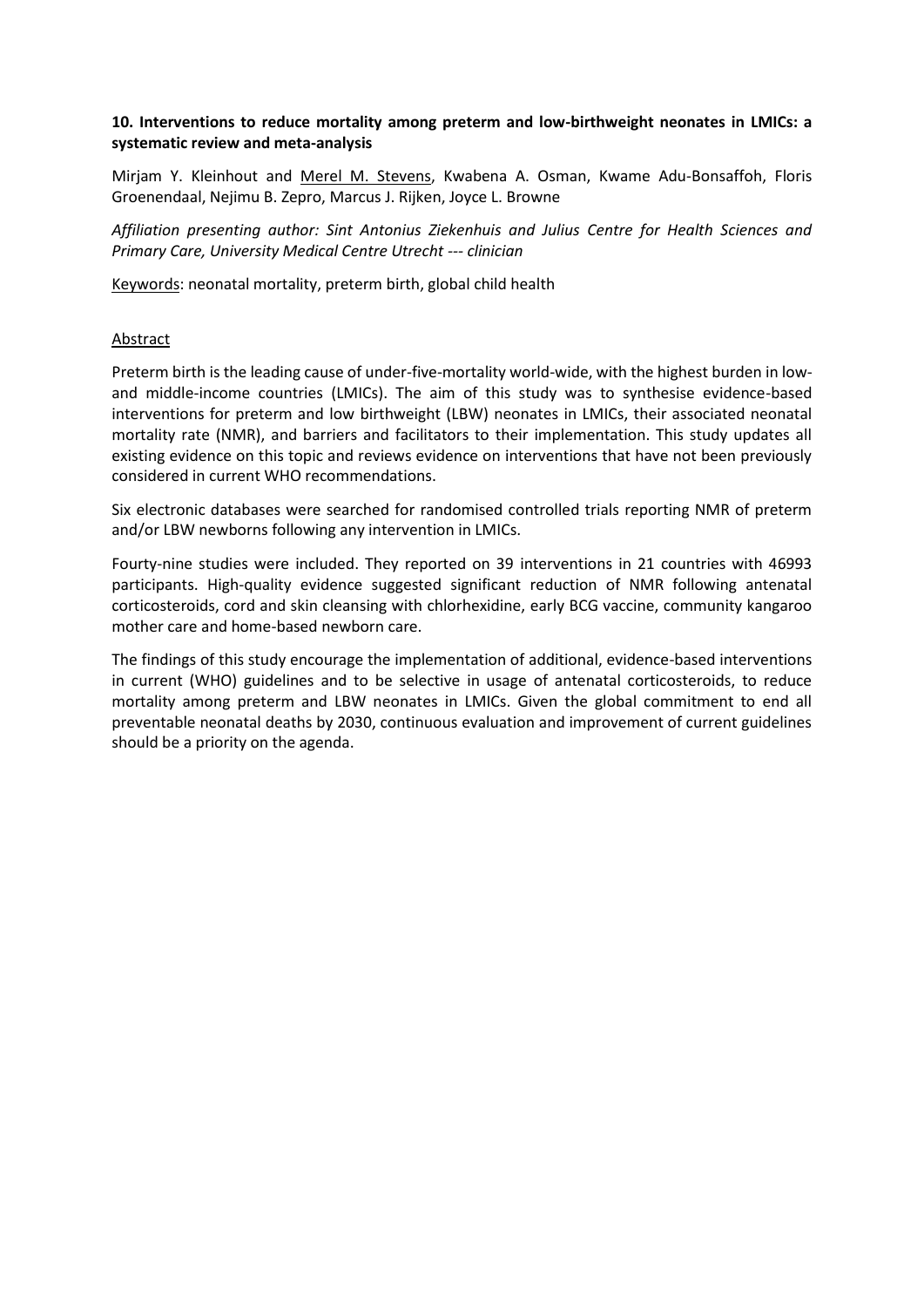#### **11. Joining hands to support birth care for refugees in the Netherlands: the EGALITE project**

Julia Tankink, Hanneke de Graaf, Peggy van der Lans, Arie Franx

*Affiliation presenting author: Erasmus MC Rotterdam --- PhD Student*

Keywords: maternal health, refugees, mixed-methods

#### **Abstract**

Objective: The EGALITE project aims to contribute to reducing perinatal health inequities between women with and without a refugee background in the Netherlands.

Design: The EGALITE project consists of multiple phases and uses a mixed-methods approach.

Phase 1 (2020-2021) Pregnancy outcomes will be compared between refugees and the general Dutch population by matching data from national registries. Furthermore, an evaluation of access to, organization of, and experiences with birthcare will be carried out. Additional data regarding socialand substandard care factors as well as mental health outcomes in pregnant refugees will be collected prospectively.

Phase 2 (2021-2022) Findings from the forementioned studies will be translated into a novel program of targeted interventions (a "toolkit") to align care provision with identified needs.

Phase 3 (2022-2023) The developed toolkit will be pilot-tested, recommendations for implementation or further development will be given and results and materials will be disseminated.

Study population: The study population includes pregnant women in the Netherlands with a legal status as asylum seeker or who recently obtained a residence permit and their newborns; in addition, care providers and stakeholders form the social domain will be engaged.

Main determinants and outcomes: Both quantitative outcomes (maternal and perinatal mortality and morbidity) and qualitative outcomes (experiences and patient narratives) will be analyzed. The main determinants include demographic, obstetric, social and care-related risk indicators.